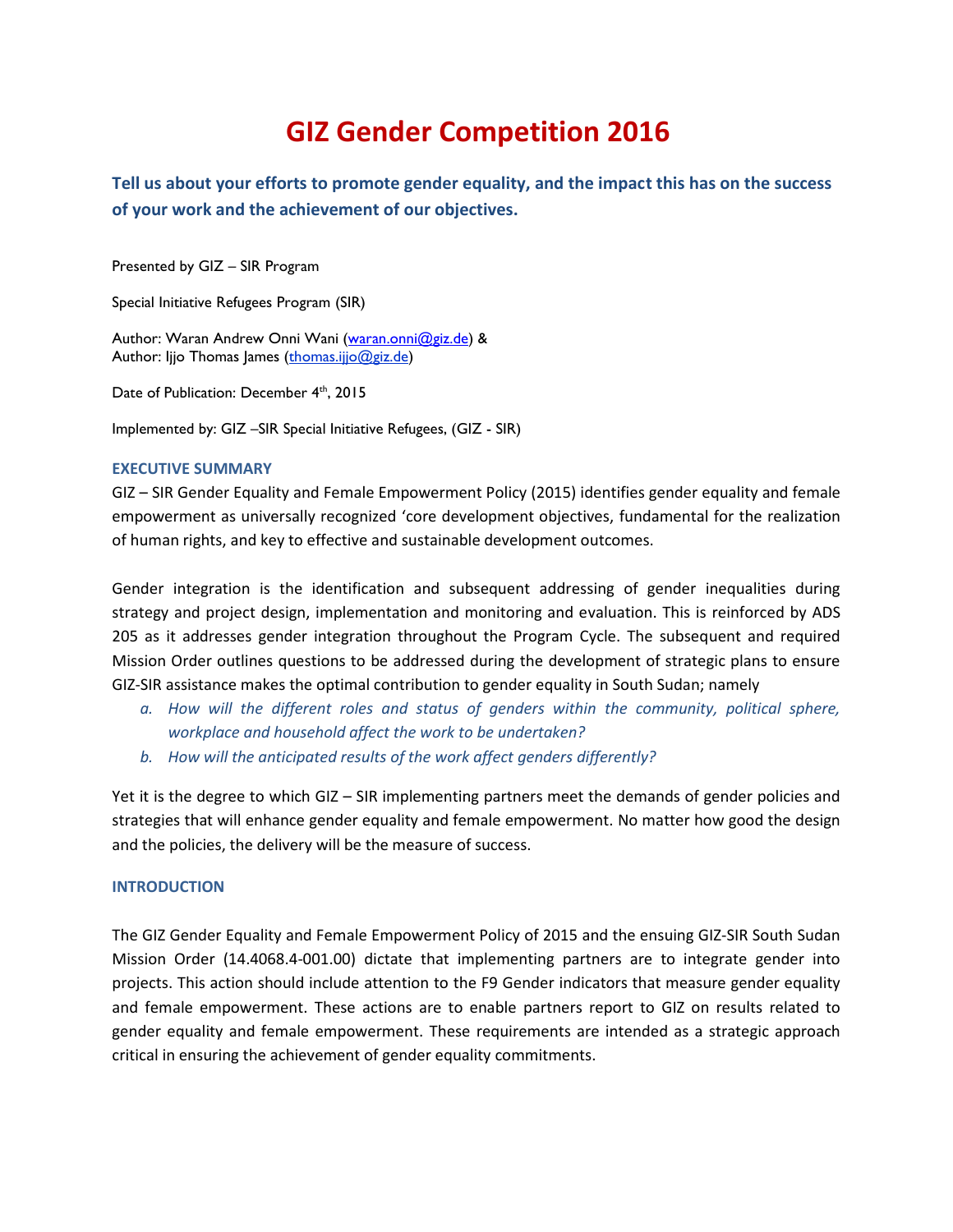# **Purpose**

The purpose of this report is to highlight implementing partner activities in gender engagement within their GIZ-SIR funded projects and their compliance with policy. This report reviews existing mechanisms established by implementing partners to integrate gender throughout their projects and while identifying gaps and challenges that face partners, it also shares the experiences and innovative approached partners have used to promote the integration of gender.

#### **Methodology**

Qualitative methods were used to collect, collate and analyse data for this review. The initial action was a desk review of the Gender Equality and Female Empowerment Policy (2015), ADS (**Automated Directive System**) 205 and the South Sudan National Gender Policy Strategy plan. These documents were supplemented by other gender literature extracted from gender studies conducted in South Sudan. Eight IPs (implementing partners) were selected for the purpose of the visit and prior to field visits secondary data from project reports and PMPs (**Performance Monitoring plans**) were examined. Subsequently seven of the eight partners identified were interviewed.

# **Key limitations at IP (Implementing Partners) level**

- Some projects visited had no gender focal persons thus the data was collected by other project staff.
- Time frame in which this review was conducted was not favorable to some gender focal persons, thus despite best efforts, other meetings were not timely possible.
- To ensure validity and comparison this report only represents the views of the gender focal persons met during the meetings.

# **CONCLUSIONS AND LESSONS LEARNED**

The visits to IPs provided an overview of Gender engagement and existing mechanisms established by GIZ-SIR implementing partners to integrate gender and youth in GIZ funded projects. Further, this review outlined gender gaps and challenges.

Partners are making efforts to bridge gender disparities in implementing project activities. Despite the efforts exerted to bridge the gender gap and empower female beneficiaries, the fight is still far from being won. As much as efforts are made to recruit women, the challenge to get qualified and experience women candidates still remains across all sectors, whether female journalists for i-STREAM project, (Strengthening Free and Independent media in South Sudan Programme) qualified teachers for community schools or the promotion of women in leadership positions. While there is readiness to address gender issues, youth issues were legging behind or not planned from the initial design of the project making it difficult to integrate youth activities once implementation begins.

There are still several factors surrounding Female empowerment due to the high illiteracy rates among women in South Sudan. To this date many challenges facing girls and women are not addressed effectively. For example, there are still high rates of school dropout among girls. This seems to be resulting from early or forced marriages, heavy home chores assigned to women, and economic disparities. These factors directly affect the confidence of women to work outside home environment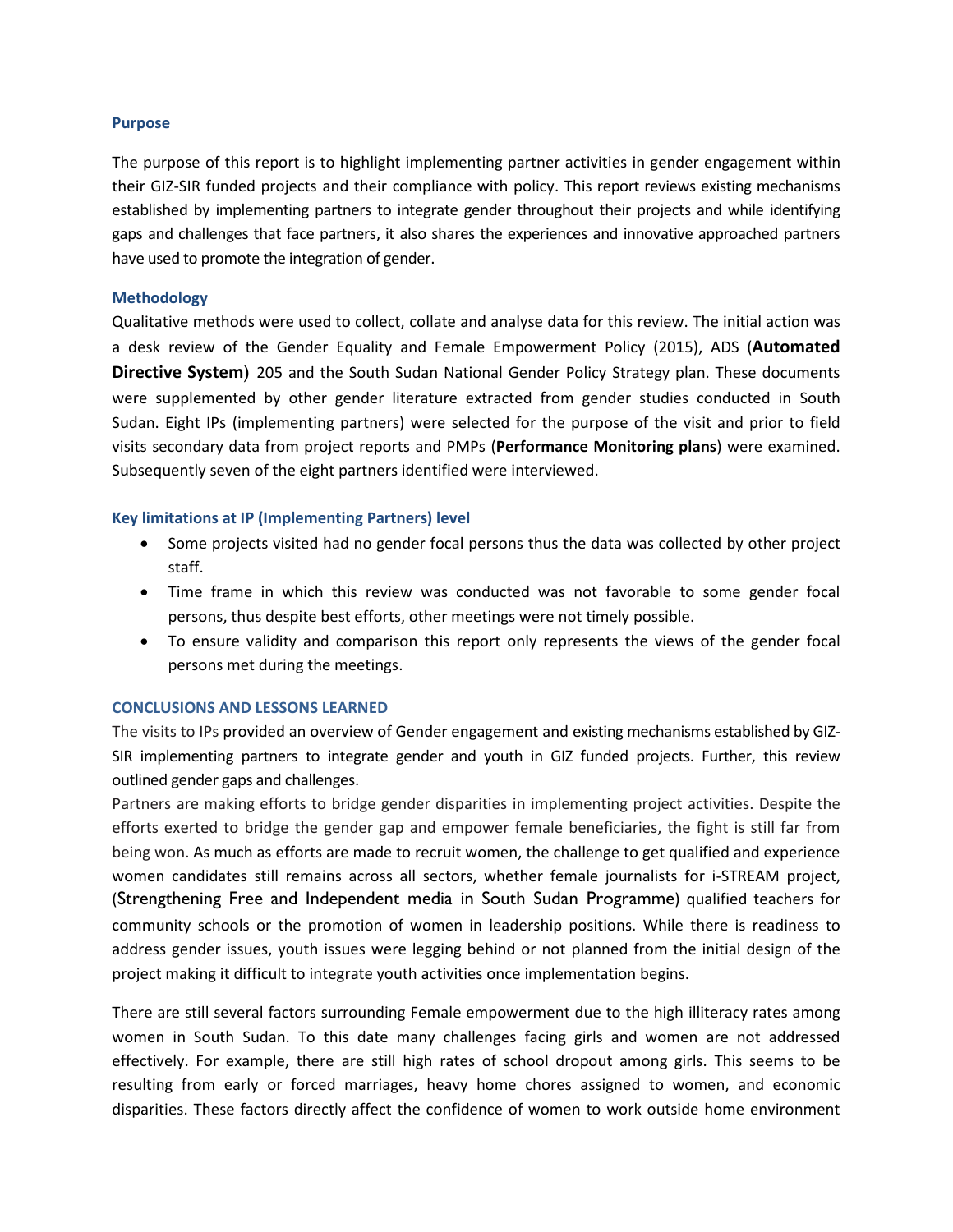and unless effectively addressed, female empowerment will still remain an issue in most communities in South Sudan. Among IPs visited, only few of the IPs (**Implementing Partners**) selected indicator from the F9 Gender indicators. This has negatively affected reporting on Gender integration results. Some IPs (implementing partners) seem unsure of what action or intervention to track and monitor apart from sex disaggregation

# **Key lessons learned**

To implement effective gender mainstreaming and female empowerment depends on availability of qualified women who will meet a minimum requirement to fill staffing positions at the activity level. This will allow partner agencies to address gender disparities effectively. Gender mainstreaming requires central support through an enabling policy environment, adequate funding to fund gender specific activities taking affirmative action to drive female empowerment. In line with this, priority attention and specific techniques are needed to reach the girls and women and address gender inequities. While IPs work toward mainstreaming gender, strategic partnerships are needed to effectively marshal resources and target gender activities. Yet in many instances government capacity is also low to implement strategies that promotes gender Equality hence slow in joining with gender initiatives that Implementing Partners try to promote

# **RECOMMENDATIONS**

While there is knowledge and expertise available about how to advance the agenda for gender mainstreaming and female empowerment, findings suggest there is a lack of strategic coordination. It is apparent that despite the efforts of IPs to implement gender policies, these are not recognized throughout the Mission. Hence recommendations examine implementation of Policy as the start point. Further suggested actions tackle projects and some of the barriers that were noted in talking with IPs.

# **POLICY**

- The Mission re-enforced the requirements of the Gender and Female Empowerment Policy, noting ADS 205(**Automated Directive System 205**) and the south Sudan Mission Order on Gender. The Mission insisted on the mainstreaming of gender into the entire project cycle as a requirement for accessing funding. Further strict monitoring of project implementation has taken place to ensure that projects addresses the different needs and capacities of women, men and children
- Little has been documented about Gender integration by the implementing partners especially relative to the F9 Gender indicators that came to force late in 2015. Projects have been approved without reference to the F9 indicators. This should be addressed and in any future award, mandatory selection of F9 Gender indicators which are appropriate to the partners were be made in place
- As most of the IPs where not sure of what to track though they carry out gender monitoring. This came to existence therefore call for a development of gender and youth monitoring and evaluation frame-work including a gender/youth checklists to help inform and direct the IPs on what to monitor, track and report against the indicators.
- A standard training/orientation manual was developed with support from the Mission to be used across projects for trainings and awareness. This was encompass a holistic approach of gender